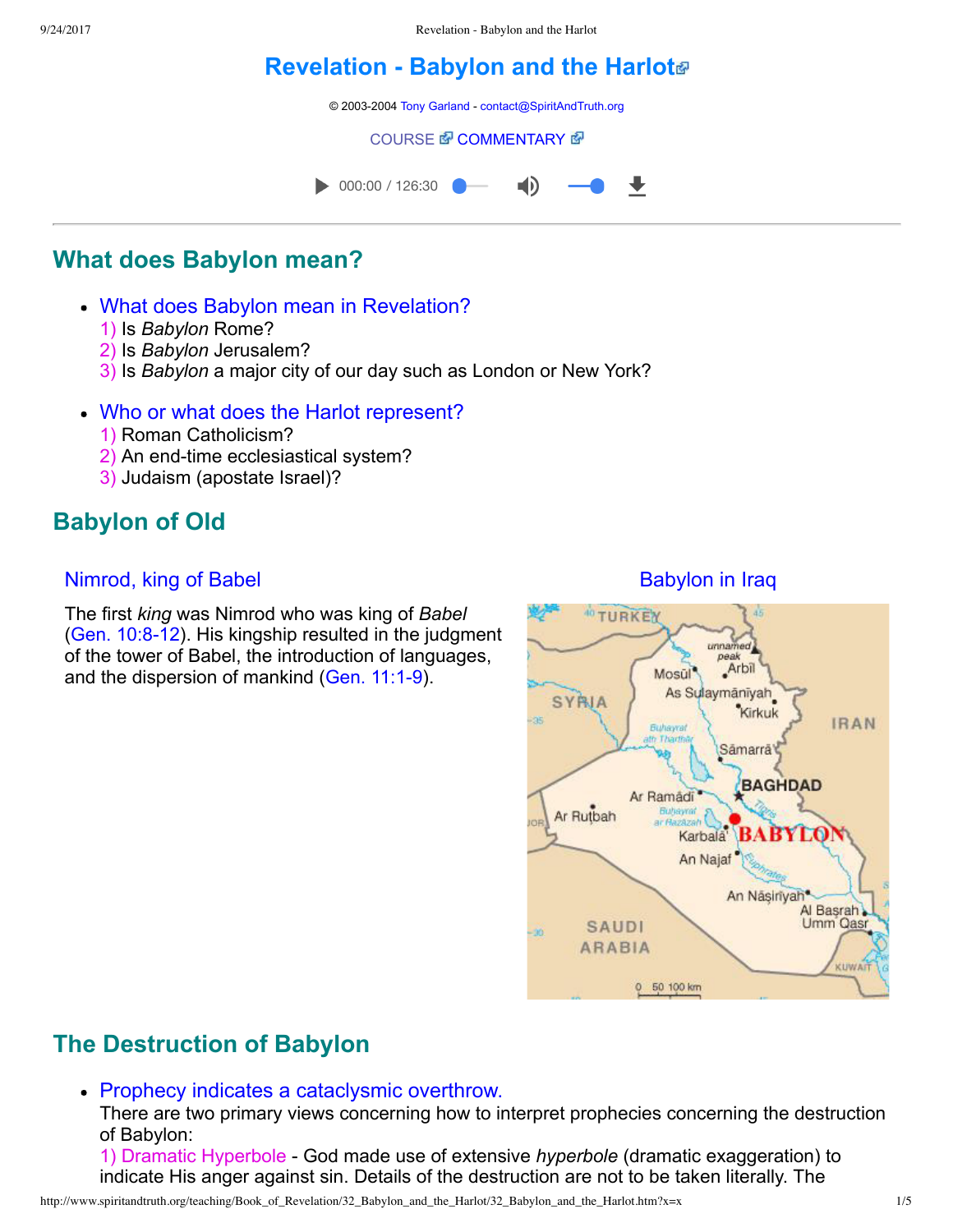passages were fulfilled in events of the past or speak in general of spiritual principles. 2) Literal Prediction Prophetic passages may utilize some *hyperbole* , but on the whole they are to be taken literally and therefore, have not been fulfilled.

#### • Babylon's Historic Fall

Babylon *fell* to Persia in 539 B.C., but the city was not destroyed. Subsequently, different forces and empires took the city, but in no case was it destroyed. Although it continued to be inhabited until at least A.D. 115, it was eventually deserted through neglect. Then, in the mid-1800s archaeological expeditions began to investigate the site. Later, in 1987, Saddam Hussein began to restore parts of the city.

#### • Babylon's Predicted Destruction

Scripture predicts her cataclysmic overthrow like Sodom and Gomorrah (Isa. 13:19-20; Jer. 50:39-40). She is never to be inhabited (Jer.  $50:13$ ,  $39-40$ ,  $51:43$ ,  $61-62$ ). She is to be utterly destroyed, desolate *forever* ([Jer. 50:26;](http://www.spiritandtruth.org/bibles/nasb/b24c050.htm#Jer._C50V26) [51:26](http://www.spiritandtruth.org/bibles/nasb/b24c051.htm#Jer._C51V26), [58,](http://www.spiritandtruth.org/bibles/nasb/b24c051.htm#Jer._C51V58) 61-62; [Rev. 17:16](http://www.spiritandtruth.org/bibles/nasb/b66c017.htm#Rev._C17V16), [18:8](http://www.spiritandtruth.org/bibles/nasb/b66c018.htm#Rev._C18V8), [21;](http://www.spiritandtruth.org/bibles/nasb/b66c018.htm#Rev._C18V21) [19:3\)](http://www.spiritandtruth.org/bibles/nasb/b66c019.htm#Rev._C19V3). Her destruction is to be *sudden* (Rev. 18:8-10, 17-19).

### **The Timing of Babylon's Destruction**

#### • During the Day of the Lord

John's vision contains extensive prophecies concerning her destruction so it is obviously future to John's day (95 A.D.). Key passages concerning her destruction include [Isaiah 13](http://www.spiritandtruth.org/bibles/nasb/b23c013.htm#Isa._C13V1) and [14,](http://www.spiritandtruth.org/bibles/nasb/b23c014.htm#Isa._C14V1) [Jeremiah 50](http://www.spiritandtruth.org/bibles/nasb/b24c050.htm#Jer._C50V1) and [51](http://www.spiritandtruth.org/bibles/nasb/b24c051.htm#Jer._C51V1), and [Revelation 17](http://www.spiritandtruth.org/bibles/nasb/b66c017.htm#Rev._C17V1) and [18.](http://www.spiritandtruth.org/bibles/nasb/b66c018.htm#Rev._C18V1) [Isaiah 13:613](http://www.spiritandtruth.org/bibles/nasb/b23c013.htm#Isa._C13V6) is a key *Day of the Lord* passage as are the passages in Revelation. The destruction takes place in the Day of the Lord, when Israel undergoes restoration ([Jer. 50:20](http://www.spiritandtruth.org/bibles/nasb/b24c050.htm#Jer._C50V20)) and the seventh bowl of God's wrath is poured forth [\(Rev. 16:19\)](http://www.spiritandtruth.org/bibles/nasb/b66c016.htm#Rev._C16V19).

### **Babylon is the World?**

#### • A Symbol of Global Ungodliness

 " *Babylon is an eschatological symbol of satanic deception and power; it is a divine mystery that can never be wholly reducible to empirical earthly institutions. It may be said that Babylon represents the total culture of the world apart from God.* " While there is a measure of truth to this view (Babylon's global cultural influence), it fails to account for aspects which seem to speak of a specific and literal location.

### **Babylon is Rome?**

Similarities with Rome

Babylon represents the Roman Empire, or the city of Rome in general. Advocates point to attributes of Rome which seem to match Scripture: 1) ruling over the kings of the earth; 2) sitting on seven hills; 3) a center of the world's merchandise; 4) a historic persecutor of the saints. *Babylon* is used of Rome in extra-biblical writings.

#### • Evidence against Babylon = Rome

The use of *Babylon* for Rome does not occur until the second century. Old Testament prophecies concerning *Babylon* would have to have been given using a code word which did not obtain its final meaning (Rome) for hundreds of years. This violates the rules of interpretation where the meaning of language is established by its original context. The seven hills ([Rev. 17:9](http://www.spiritandtruth.org/bibles/nasb/b66c017.htm#Rev._C17V9)) are actually seven mountains which are said to be seven kings . The mountains are symbols of kingdoms ([Jer. 51:25;](http://www.spiritandtruth.org/bibles/nasb/b24c051.htm#Jer._C51V25) [Dan. 2:35](http://www.spiritandtruth.org/bibles/nasb/b27c002.htm#Dan._C2V35); [Zec. 4:7](http://www.spiritandtruth.org/bibles/nasb/b38c004.htm#Zec._C4V7)) over which the Harlot sits, not a geographical location. Rome did not appear on the world stage early enough to be a *mother* harlot. She is merely an influential *daughter* harlot.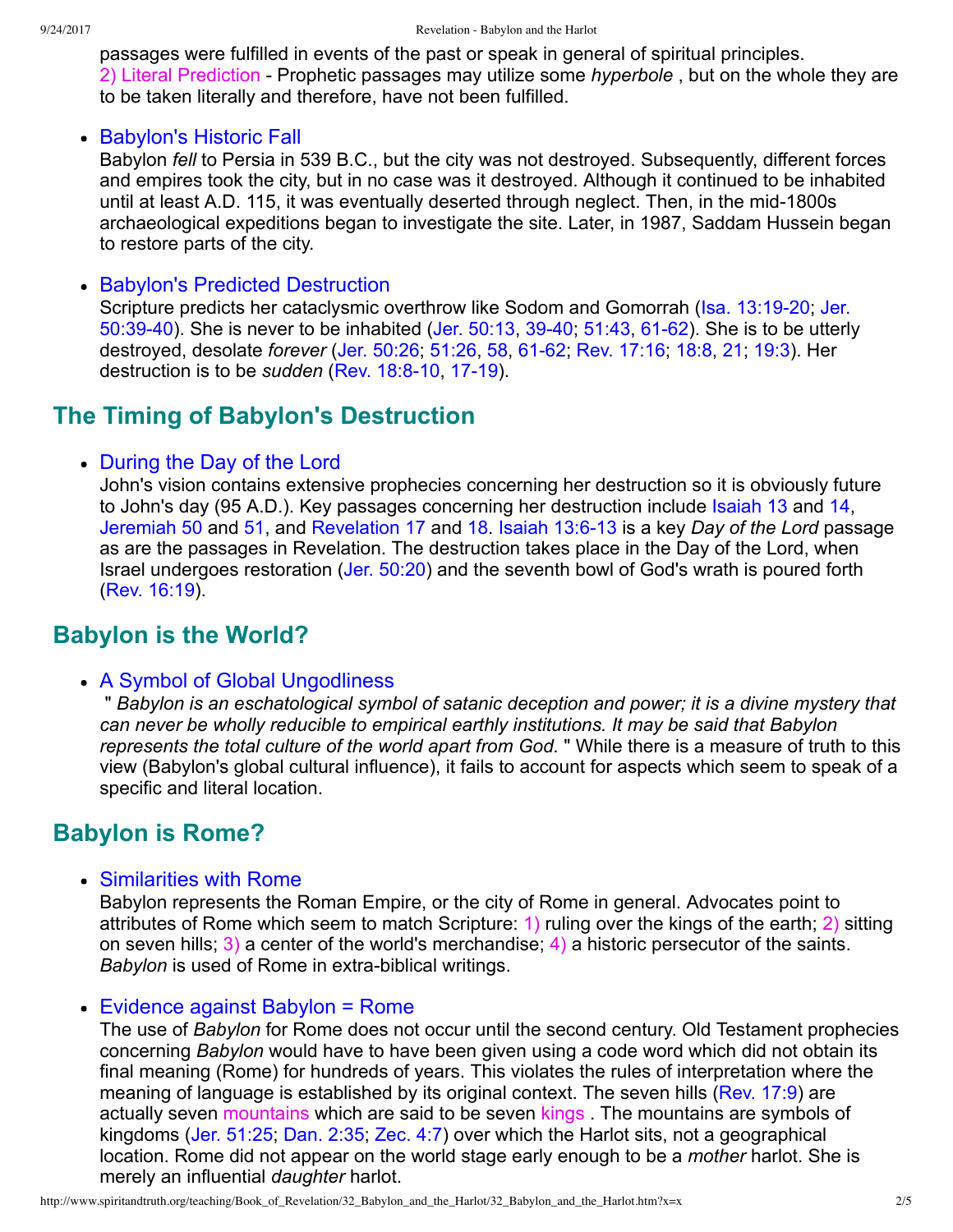# **Babylon is Jerusalem?**

• Babylon represents the capital of Apostate Israel

Many preterist interpreters believe the book of Revelation is fulfilled in the destruction of Jerusalem in A.D. 70. Therefore, they take *Babylon* as a code word for *Jerusalem* . Advocates of this view point to many similarities between what is said of apostate Jerusalem and what is said concerning the Harlot and Babylon.

Evidence against Babylon = Jerusalem

The Old Testament passages concerning the destruction of Babylon consistently contrast Jerusalem with Babylon. When Babylon is destroyed, Jerusalem is vindicated and restored. The preterist view completely reverses the meaning of many passages (Isa. 14:1-4; Jer. 50:17-20; [51:16](http://www.spiritandtruth.org/bibles/nasb/b24c051.htm#Jer._C51V1), [24](http://www.spiritandtruth.org/bibles/nasb/b24c051.htm#Jer._C51V24), [35](http://www.spiritandtruth.org/bibles/nasb/b24c051.htm#Jer._C51V35), [49](http://www.spiritandtruth.org/bibles/nasb/b24c051.htm#Jer._C51V49)). Scripture records that Babylon will be destroyed never to be inhabited again. If Babylon is Jerusalem and was destroyed in A.D. 70, then why is it inhabited and a bone of contention today? Babylon is to be *destroyed,* whereas Jerusalem is to be *restored* [\(Isa. 2:3](http://www.spiritandtruth.org/bibles/nasb/b23c002.htm#Isa._C2V3); [62:1](http://www.spiritandtruth.org/bibles/nasb/b23c062.htm#Isa._C62V1); [Zec. 14:16;](http://www.spiritandtruth.org/bibles/nasb/b38c014.htm#Zec._C14V16) [Rev. 20:9](http://www.spiritandtruth.org/bibles/nasb/b66c020.htm#Rev._C20V9)). This view is a serious and dangerous distortion of God's Word!

## **Babylon is Babylon!**

#### Old Testament Context

Communication depends upon the transference of *meaning* from an originator to a recipient. For meaningful communication, the flow of information depends not only on the *intentions of the originator*, but also on the *understanding of the recipients.* God is not free to say something which means one thing to those who receive it, but then later redefine or even *reverse* the meaning.. This is the bedrock foundation of historal-grammatical interpretation.

#### • A Literal City

Reasons we believe *Babylon* means *Babylon!* 1) The meaning of *Babylon* in the Old Testament context within which it was given *demands* a literal meaning. 2) It is found in conjunction with the Euphrates River [\(Rev. 9:14;](http://www.spiritandtruth.org/bibles/nasb/b66c009.htm#Rev._C9V14) [16:12\)](http://www.spiritandtruth.org/bibles/nasb/b66c016.htm#Rev._C16V12). 3) Place names have their literal significance in Revelation. When they don't, it is made obvious ([Rev. 11:8](http://www.spiritandtruth.org/bibles/nasb/b66c011.htm#Rev._C11V8)). 4) Old Testament passages concerning Babylon also mention the literal city of Jerusalem. It is inconsistent to take Jerusalem to be literal, but Babylon figuratively. 5) The Harlot is said to be "the great city" which we will see is Babylon. If Babylon is not literal, then we have a figure (Harlot) standing for a figure (figurative Babylon). 6) Wickedness is to be transported back to *Shinar* [\(Zec. 5:8\)](http://www.spiritandtruth.org/bibles/nasb/b38c005.htm#Zec._C5V8).

#### Proponents of a Literal Babylon

There are many who have held this view. Before Iraq became a nation in 1932: Newton (1853), Pember (1888), Seiss (1909), Bullinger (d. 1913), Larkin (1919), and Govett (1920). Before Saddam Hussein rose to power (and US intervention deposed him): Newell (1935), Jennings (1937), Cooper (1942), and Lang (1948).

### **Wickedness to Shinar**

• Zechariah's Prophecy

Zechariah is shown a basket containing a woman covered with a lead disk. The woman is identified: "This is Wickedness!" The basket with the woman is transported back to *the land of Shinar,* "when it is ready, the basket will be set there on its base." This appears to be the transfer of wickedness, with a commercial emphasis, back to the region of Babel/Babylon.

• Zechariah [5](http://www.spiritandtruth.org/bibles/nasb/b38c005.htm#Zec._C5V1) and Revelation 17-18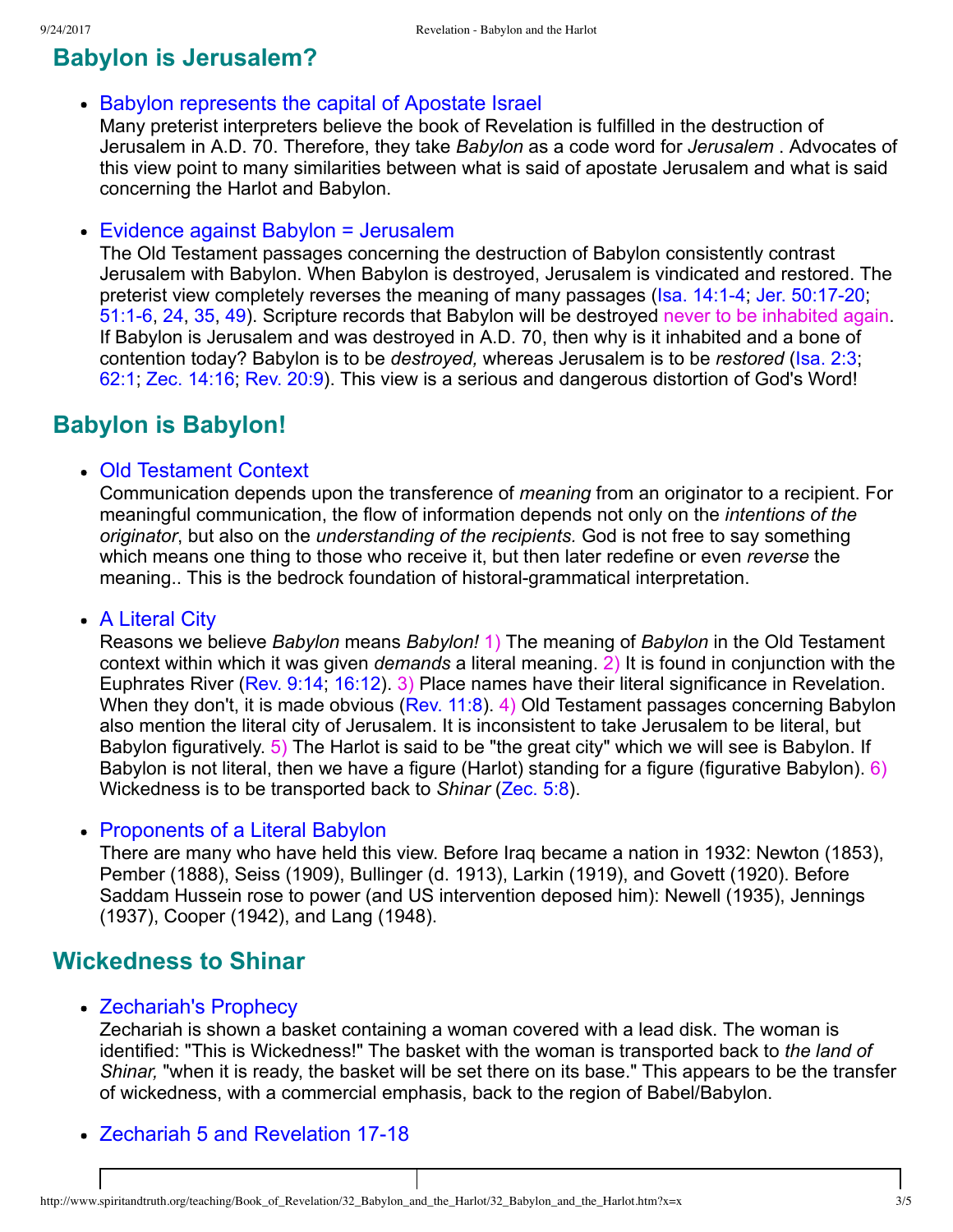9/24/2017 Revelation - Babylon and the Harlot

| Zechariah 5:5-11                                             | Revelation 17 & 18                                                                     |
|--------------------------------------------------------------|----------------------------------------------------------------------------------------|
| Woman sitting in a basket.                                   | Woman sitting on the Beast, seven mountains, and<br>many waters.                       |
| Emphasis on commerce (a basket<br>measuring grain).          | Emphasis on commerce.                                                                  |
| Woman's name is wickedness.                                  | Woman's name is Babylon the Great, Mother of Harlots<br>and Abominations of the Earth. |
| Focus on false worship (a temple is<br>built for the woman). | Focus on false worship.                                                                |
| Woman is taken to the land of<br>Shinar (Babylon).           | Woman is called Babylon.                                                               |

# **The Great Harlot**

#### • Her Harlotry

She is the *mother* of harlots [\(Rev. 17:5\)](http://www.spiritandtruth.org/bibles/nasb/b66c017.htm#Rev._C17V5). She must predate both Egypt and Nebuchadnezzar's Babylon. She rides the seven-headed beast which is also identified with Satan ([Rev. 12:3](http://www.spiritandtruth.org/bibles/nasb/b66c012.htm#Rev._C12V3)). His dominion over earthly kingdoms goes all the way back to the garden (Luke 4:5-6). She cannot be a relative newcomer upon the stage of world history--such as Rome. Rome is merely one of her *daughters.*

### • Spiritual Idolatry

Her harlotry speaks of spiritual idolatry (Ex. 34:12-17; [Deu. 31:16](http://www.spiritandtruth.org/bibles/nasb/b05c031.htm#Deu._C31V16); Isa. 57:3-5; Eze. 16:15-26). She birthed her daughter harlots and her pollution went out to all the earth ([Rev. 17:18](http://www.spiritandtruth.org/bibles/nasb/b66c017.htm#Rev._C17V18)).

# **Mystery Babylon?**

• Is *Mystery* in Her Title?

Does "mystery" belong in her title? Or does it describe previously unknown aspects of the vision which John sees concerning her ([Rev. 17:5\)](http://www.spiritandtruth.org/bibles/nasb/b66c017.htm#Rev._C17V5) ? It does not appear to be part of her title. She is called merely "Babylon the Great" elsewhere ([Rev. 14:8](http://www.spiritandtruth.org/bibles/nasb/b66c014.htm#Rev._C14V8); [16:19](http://www.spiritandtruth.org/bibles/nasb/b66c016.htm#Rev._C16V19); [18:2](http://www.spiritandtruth.org/bibles/nasb/b66c018.htm#Rev._C18V2)). The angel who explains the mystery includes *both* the woman (Rev. 17:15-18) and the beast on which she rides (Rev.  $17:8-14$ ).

| <b>Attribute</b>                 | <b>The Harlot</b><br>(Revelation 17) | <b>The City</b><br>(Revelation 18,<br>19) |
|----------------------------------|--------------------------------------|-------------------------------------------|
| Named Babylon                    | Rev. 17:5                            | <b>Rev. 18:2</b>                          |
| <b>Called "The Great Harlot"</b> | Rev. 17:1                            | Rev. 19:2                                 |
| Holding a Cup                    | Rev. 17:4                            | Rev. 18:6                                 |
| Fornicating with Kings           | Rev. 17:2                            | Rev. 18:3                                 |
| Drunk with Wine of Immorality    | Rev. 17:2                            | Rev. 18:3                                 |
| <b>Persecuting Believers</b>     | Rev. 17:6                            | Rev. 18:24; 19:2                          |
|                                  |                                      |                                           |

### • One or Two Babylons?